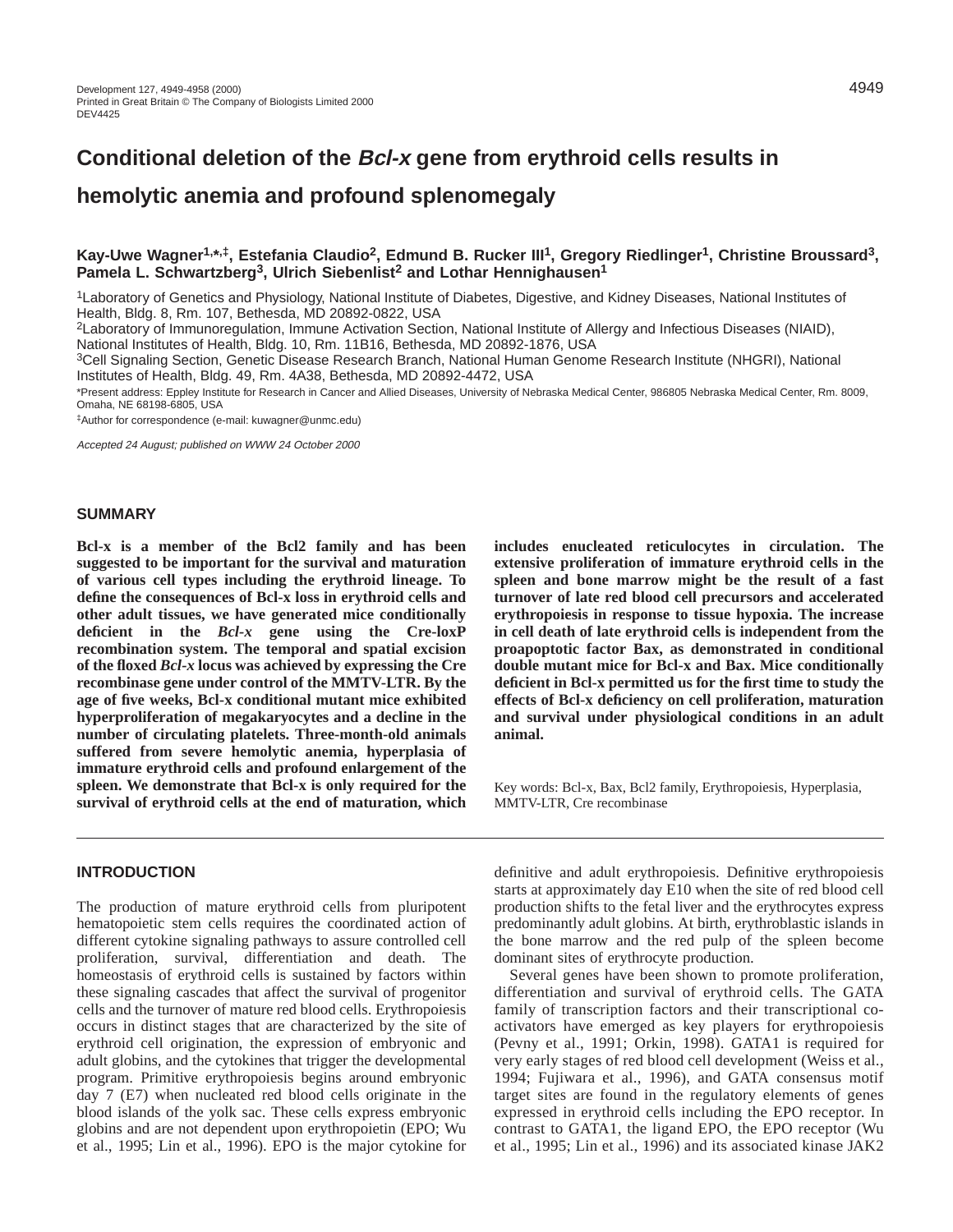(Parganas et al., 1998) are required only for definitive erythropoiesis.

The survival of definitive erythrocytes that originate in the fetal liver and the bone marrow of adults depend on both GATA and EPO signaling (Weiss et al., 1994; Wu et al., 1995). Both signaling cascades are known to induce the expression of the antiapoptotic factor Bcl-xL (Silva et al., 1996; Gregory et al., 1999). Therefore, Bcl-xL is suggested to be the critical cell survival factor at the intersection of the EPO and GATA signaling pathways. *Bcl-x* (*Bcl2l* – Mouse Genome Informatics) is a member of the *Bcl2* gene family (Boise et al., 1993) that shares homology within four conserved regions (BH1-4 domains), which control the ability of these proteins to dimerize and function as regulators of apoptosis. The Bcl2 family consists of factors that prevent apoptosis, such as Bcl- $x_L$ , Bcl2, Bcl-w (Bcl2l2 – Mouse Genome Informatics), and of members that promote programmed cell death, e.g. Bax, Bak and Bad (Adams and Cory, 1998; Chao and Korsmeyer, 1998). The *Bcl-x* gene is expressed predominantly in its long-form, *Bcl-xL* (Gonzalez-Garcia et al., 1994); however, other alternative splice variants such as *Bcl-xS* have been detected (Boise et al., 1993; Fang et al., 1994). In contrast to Bcl-x<sub>L</sub>, the short-form Bcl-x<sub>S</sub> can function as a proapoptotic factor in vitro, but its expression has not been detected in erythroid cells (Gregoli and Bondurant, 1997). Deficiency in Bcl-x leads to embryonic lethality, owing to massive apoptosis of immature erythroid cells in the fetal liver (Motoyama et al., 1995). During erythropoiesis, the expression of *Bcl-x* is strongly increased in terminally differentiated erythroblasts (Gregoli and Bondurant, 1997). Recently, it has been demonstrated in vitro that Bcl-x prevents apoptosis predominantly at the end of erythrocyte maturation (Motoyama et al., 1999).

The generation of chimeric mice by injection of Bcl-xdeficient ES cells into wild-type blastocysts (Motoyama et al., 1995, 1999) is a method with which to study the loss of this gene in adult animals and to bypass embryonic lethality. However, the ability of Bcl-x-deficient precursors to contribute to the generation of various organs (e.g. bone marrow and brain) is limited, since these cells are likely to be eliminated early in life and to be replaced by cells that are derived from the wild-type blastocyst. Secondly, the amount of Bcl-x-deficient cells that contribute to the formation of tissues may vary among chimeras, since the contribution of wild-type and mutant cells to form an organ is a stochastic progress and can hardly be controlled technically. We have chosen a different approach that allows us to delete the *Bcl-x* gene conditionally using the Cre-loxP recombination system. We have used homologous recombination to generate mice that contain the *Bcl-x* gene flanked by loxP sites (Rucker et al., 2000). The temporal and spatial excision of *Bcl-x* was achieved by using MMTV-Cre transgenic mice that express the Cre recombinase in various secretory tissues and the hematopoietic system (Wagner et al., 1997). Here, we describe the phenotypic analysis of adult mice that are Bcl-x deficient in hematopoietic precursors. The Bcl-x conditional knockout model allows us for the first time to study the effects of Bcl-x deficiency on proliferation, differentiation and cell survival of immature and mature erythrocytes under physiological conditions in an adult animal.

## **MATERIALS AND METHODS**

#### **Transgenic mice**

Deatils of the MMTV-Cre transgenic lines and floxed *Bcl-x* mice have been published previously (Wagner et al., 1997; Rucker et al., 2000). All transgenes and targeted mutations were carried in a C57Bl6 and 129SvEv mixed background. DNA was extracted from tail biopsies of four-week-old mice to identify their genotypes. The floxed *Bcl-x* gene was discriminated from the wild-type locus using primers that amplify a sequence around the 5 prime loxP insertion site (5′-CGG TTG CCT AGC AAC GGG GC-3′and 5′-CTC CCA CAG TGG AGA CCT CG-3′). Expected PCR fragments were 300 bp for the floxed gene and 200 bp for the wild-type allele. This primer set was also used to determine the ratio of the two alleles as a marker for the recombination efficiency of Cre. Cre-mediated recombination of the *Bcl-x* gene was detected using a forward primer that binds upstream of the 5′ loxP site (5′-CGG TTG CCT AGC AAC GGG GC-3′ or 5′- AAT GGC CAG TAC TAG TGA ACC-3′) and a reverse primer downstream of the second loxP site within the second intron (5′-TCA GAA GCC GCA ATA TCC CC-3′). The recombined allele showed a PCR fragment of approximately 150 bp in size. The presence of the *lacZ* reporter in the targeted Rosa26 locus was verified by using primers that amplify about 400 bp of the bacterial *lacZ* gene (5′-GAT CCG CGC TGG CTA CCG GC-3′and 5′-GGA TAC TGA CGA AAC GCC TGC C-3′). A PCR method to genotype the *Bax* wild-type allele and targeted locus has been described previously (Knudson et al., 1995; Rucker et al., 2000).

#### **Analysis of peripheral blood**

Hematological examination of mice mutant for *Bcl-x* and/or *Bax*, and their wild-type controls was performed by phlebotomy from the retroorbital plexus. Cell counts and measurements of total and direct bilirubin were executed at our NIH Clinical Pathology Department using standard assays. Erythrocytes on a blood smear were stained with May-Grünwald-Giemsa (Sigma) for morphological analysis. To discriminate reticulocytes from mature erythrocytes, EDTA-treated peripheral blood was mixed with a buffered Brilliant Cresyl Blue solution (Sigma), incubated for 20 minutes at 37°C and spread on glass slides. The reticulocyte percentile was determined by counting more than 1000 cells microscopically on more than two different areas of a slide.

#### **Staining techniques and histological examination of tissues**

Tissues were fixed in 10% buffered formalin or in a solution containing 140 ml of ethanol, 10 ml of formaldehyde, 10 ml of glacial acetic acid and 40 ml of H2O. Paraffin sections were stained with Hematoxylin and Eosin or processed for immunohistochemistry as described earlier (Rucker et al., 2000). Antibodies used for staining of Bcl-x, Ter119 and B220 were purchased from PharMingen. Biotinylated secondary antibodies were detected with a Vectastain Elite ABC kit (Vector, Burlingame, CA). The slides were counterstained with Hematoxylin. TUNEL assay was performed according to the manufacturer's ApopTag kit protocol (Oncor, Gaithersburg, MD). Unlabeled nuclei were counterstained with Methyl Green. The X-Gal staining technique has been described previously (Wagner et al., 1997).

#### **Southern hybridization for efficiency of Cre-mediated recombination**

DNA was extracted from spleen tissue of MMTV-Cre *Bcl-x*fl/fl, *Bclx*fl/fl and wild-type mice. DNA of two mice of each genotype was evaluated by Southern blot. 15 to 20 µg of DNA was digested with *Eco*RI and separated on a 0.7% agarose gel. The DNA was transferred to a GeneScreen Plus membrane (Dupont) and hybridized with a probe specific for *Bcl-x* and approximately 500 bp in size. The probe was generated by PCR using primers that bind downstream of the 3'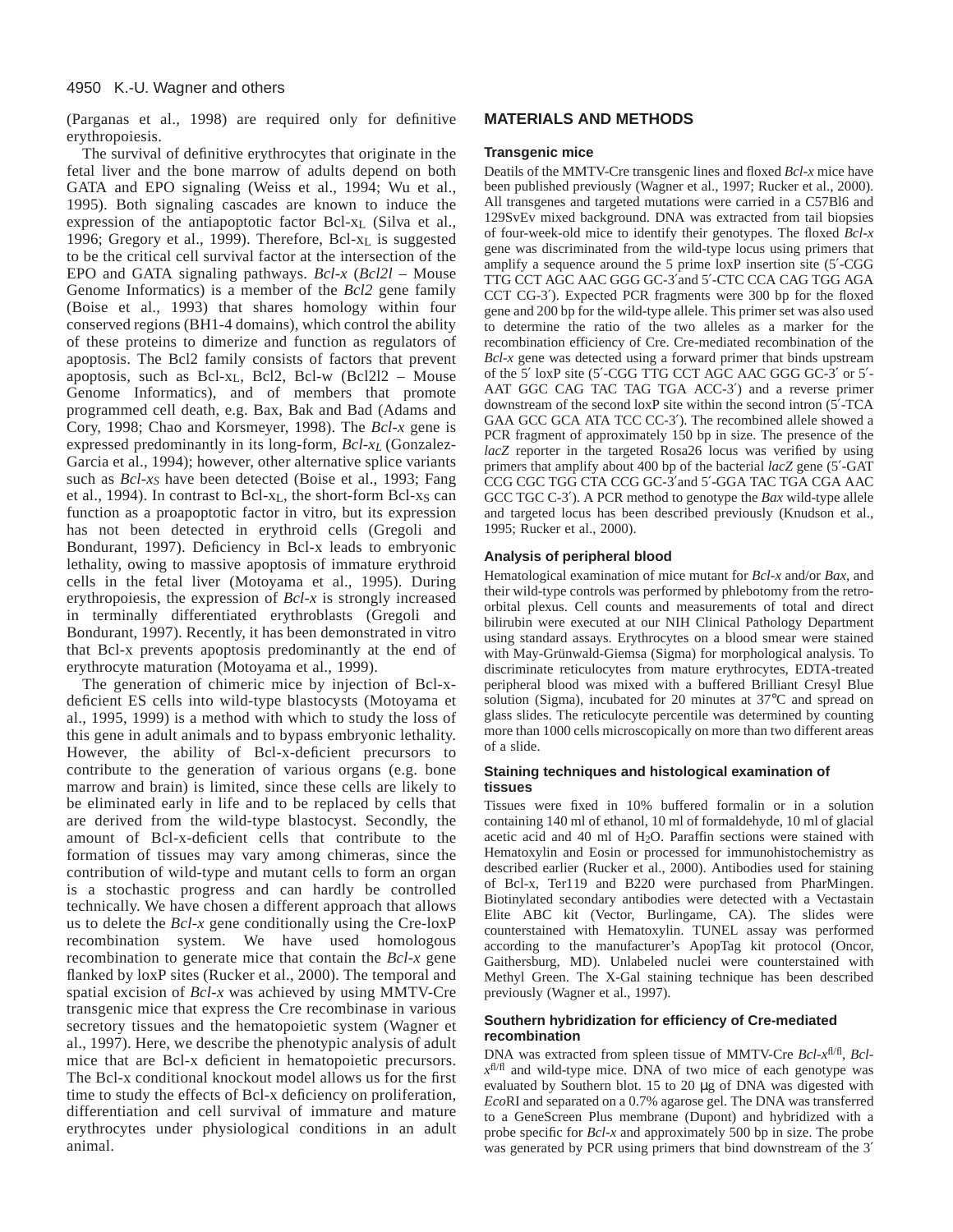loxP site within the second intron of *Bcl-x* (5′-TAG TAG CTG TCG TGG TAG GCG-3′ and 5′-GTT CAT TTA CAG ATT AGC TTT CAA G-3′). The Southern hybridization results in a 7.4 kb band for the wildtype or floxed locus and a 6.2 kb recombined (knockout) allele.

#### **Quantification of Bcl-x expression**

Total RNA of *Bcl-x* mutant mice and their wild-type controls was isolated using standard guanidinium thiocyanate-phenol-chloroform extraction. SuperScript II kit (Gibco BRL) with oligo dT primers was used to perform the first strand synthesis. A 0.5 µl aliquot was used for PCR using the ABI Prism 7700 Sequence Detection system and TaqMan PCR products (Perkin Elmer). Primers, probes and PCR conditions for *Bcl-x* and *Gapdh* were described previously (Rucker et al., 2000). The expression of various *Bcl2* family members was analyzed by RNAse Protection Assay according to the mAPO-2 kit protocol (PharMingen).

#### **Analysis of the relative transcriptional activity of erythroid differentiation markers**

Erythroid cells from spleen tissues of Bcl-x-deficient mice and their wild-type controls were purified using the MACS separation system (Miltenyi Biotech, GmbH, Germany) and Ter119 labeled MicroBeads. Total RNA was extracted from the Ter119-positive cell fraction, and the cDNA first strand synthesis was performed as described above. PCR amplification of various differentiation factors was conducted using primers and PCR conditions that were published previously (Hodges et al., 1999; Weiss et al., 1994). Two aliquots were removed during the PCR after various cycles (determined empirically for each gene) to compare amplification products in the linear amplification range.

#### **Flow cytometry and detection of apoptotic cells**

One million cells of splenic single cell suspensions or overnight cultures from Bcl-x mutant and wild-type mice were incubated with different combinations of FITC-, PE-, PercP, and biotin-labeled antibodies. The following antibodies from PharMingen were used: anti-Ter119, anti-CD44 (clone IM7), anti-CD43 (clone S7), anti-CD11b (clone Mac-I), anti-Gr-I (clone Ly-6G) and anti-B220 (clone RA3-6B2). Apoptotic cells were detected using merocyanine-540 (Sigma) at 1 µg/ml or the standard annexin-V assay. Dead cells that were positive for 7-amino-actinomycin-D (PharMingen) were excluded from the apoptosis assay. Data were collected on a FACS Calibur and analyzed using CELLQuest software (Becton Dickinson).

#### **RESULTS**

#### **Mice conditionally deficient in Bcl-x are anemic, and develop splenomegaly and severe thrombocytopenia**

We have introduced loxP sites upstream of the promoter and in the second intron of the *Bcl-x* locus, and created mice that carry two conditional knockout alleles of the *Bcl-x* gene (Rucker et al., 2000). The introduction of the selectable marker gene in the upstream region of *Bcl-x* caused a dramatic loss of fetal germ cells in homozygous mutants. Therefore, we excised the selectable marker cassette by partial recombination in the germline of EIIa-Cre transgenic mice, and created a true floxed allele of *Bcl-x* with no additional sequences (Rucker et al., 2000). When bred to homozygosity, these mice exhibited no phenotypical abnormalities and they gave birth to normal litter sizes.

Homozygous  $Bcl-x$  floxed mice  $(Bcl-x^{f/\sqrt{f}})$  were crossed into MMTV-Cre transgenic mice (Wagner et al., 1997) to generate a conditional knockout of *Bcl-x* in various secretory tissues, the

skin and the hematopoietic system. These tissues are known to highly activate MMTV-driven transgenes in a steroid hormonedependent manner (Ross and Solter, 1985). Initially, we crossed the *Bcl-x* floxed allele into two independent MMTV-Cre transgenic lines to exclude the integration site of the Cre transgene as a cause of the mutant phenotype. Both MMTV-Cre transgenic strains (lines A and D) showed a very similar expression pattern in somatic tissues. In contrast to the D-line, MMTV-Cre mice of the A-line exhibit recombination in oocytes (Wagner et al., 1997). The excision of the *Bcl-x* gene in both MMTV-Cre transgenic lines leads to the same defects in the hematopoietic system that are described below, thus confirming that the transgene integration site per se has no influence. However, in preliminary studies MMTV-Cre line A  $Bcl-x^{fl/f}$  females show a reduced fertility and a 50% reduction of primordial follicles, which demonstrates the importance of this gene for female germ cell development (K.-U. W., J. A. Flaws and L. H., unpublished). Since the MMTV-Cre line A  $Bcl$ - $x<sup>f</sup>/f<sup>f</sup>$  mutants could have fluctuating levels of circulating steroid hormones, hence non-uniform Cre expression in other somatic tissues, we utilized the MMTV-Cre line D to study the loss of function of *Bcl-x* in the hematopoietic system and various secretory organs.

At birth, mice that were homozygous for the *Bcl-x* floxed allele and carried the MMTV-Cre transgene (MMTV-Cre *Bcl-*



**Fig. 1.** Splenomegaly (A) and severe anemia (B) are the common phenotypic abnormalities in all 3- to 5-month-old *Bcl-x* conditional knockout mice (MMTV-Cre *Bcl-xfl/fl*) but not in their control population  $(Bcl-x^{f l/f l})$ . Note the significant increase in size of the mutant spleen and the reduction of the hematocrit (HCT, or packed cell volume of peripheral blood).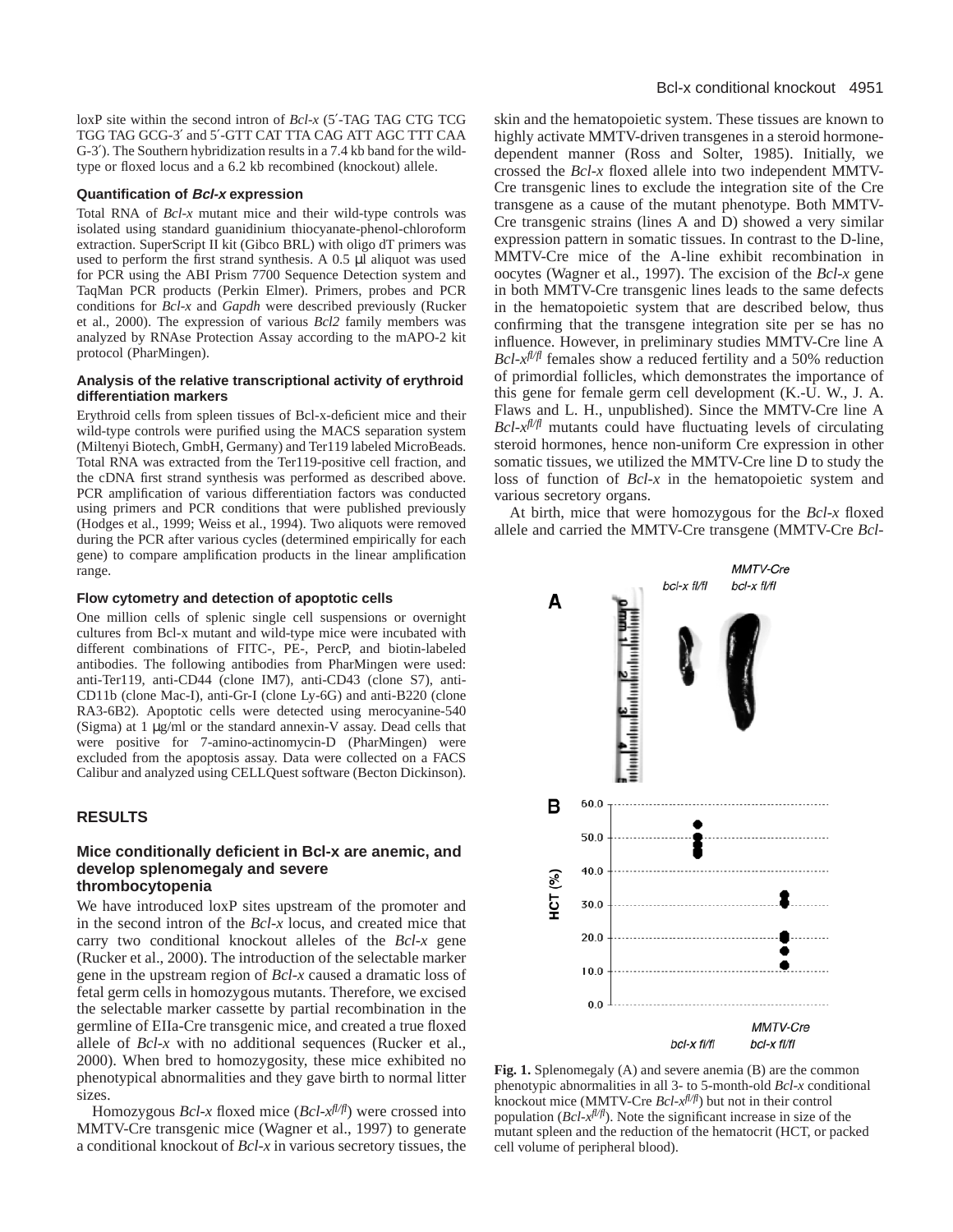#### 4952 K.-U. Wagner and others

*xfl/fl*) were indistinguishable from their nontransgenic littermates. They did not develop any visible abnormalities until puberty, but soon displayed severe spenlomegaly. By 3 to 5 months, the spleens of all mutant animals had expanded drastically and compressed all other abdominal organs, and an increased mortality was observed. The spleens of moribund mice (Fig. 1A) were dark red and had a weight of 3 to 5 g. Littermate control animals (*Bcl-xf/fl* or MMTV-Cre *Bcl-xfl/wt*) did not exhibit any phenotypic abnormalities during their lifetime.

We analyzed peripheral blood taken from three-month-old animals, since splenomegaly could be a secondary effect of an imbalance of various cell types in circulation. Bcl-x-deficient mice exhibited profound anemia (Fig. 1B). The number of red blood cells (RBCs) was significantly reduced in the Bcl-x conditional knockouts (4.16±1.42×106/µl, *n*=8) compared with their wild-type controls  $(10.15\pm0.64\times10^6/\mu l, n=6, P<0.001)$ .

Four out of eight mutant mice had erythrocyte counts below three million per µl blood (70% reduction), and the decline of RBCs in circulation was correlated with the extent of the enlargement of the spleen. No differences were observed between male and female *Bcl-x* mutant mice. Similar to the erythrocytes, the number of platelets was decreased in the Bcl-x mutants  $(14.3 \pm 13.4 \times 10^4/\mu l,$ *n*=8) compared with the controls (97.9±38.8×104/µl, *n*=6, *P*<0.001). Five out of eight animals had less than  $10^5$  platelets per  $\mu$ l blood, i.e. less than 10% of the number of platelets found in normal mice. The clotting of the blood seemed to be delayed but not inhibited in these animals, and no deaths related to phlebotomy were recorded. There was no statistically significant difference in the amount of RBCs between the Bcl-x conditional knockout mice and their controls at four weeks of age (6.74 and 7.52×10<sup>6</sup> per  $\mu$ l, *n*=6). Likewise, the platelet count was very similar in these mutants compared with the wild-type littermates (51.9 and 63.3×10<sup>4</sup> per  $\mu$ l, *n*=6).

#### **Megakaryocyte and erythroblast amplification in the spleens of Bcl-x conditional knockout mice**

A histological analysis was performed on spleens of five-week and three- to five-month-old Bcl-x conditional mutants and their controls. The architecture and the amount of the white and red pulp differed between wild-type and

knockout mice and was age dependent. In five-week-old animals, the mutant spleen was normal or only slightly enlarged, and exhibited approximately the same ratio of white and red pulp as wild-type controls (Fig. 2A to 2D). However, there was a significant increase in the number of megakaryocytes within the red pulp of the mutant spleen (Fig. 2A,C). The architecture of the spleen changed by 3 to 5 months of age when the mutant mice exhibited severe splenomegaly (Fig. 2E,F). The spleen was filled with small nucleated cells and had lost the classical composition of distinct areas of white and red pulp. Megakaryocytes were still found, but their relative amount compared with the amplified small nucleated cells was markedly decreased.

Initial studies using flow cytometry revealed that the hyperproliferated cells in the spleen and bone marrow were neither B nor T cells (not shown), but in fact, the vast majority was positive for Ter119, a marker of the erythroid lineage from



**Fig. 2.** Hematoxylin and Eosin staining of spleen tissue from *Bcl-x* conditional knockout mice (A,C,E, F) and their wild-type controls (B,D). (A-D) 5-week-old animals. (E,F) Drastic amplification of erythroid cells in the spleen of *Bcl-x* conditional knockouts. Note the significant amount of megakaryocytes present in the 5-week old mutant spleen (A,C). Scale bars: 0.2 mm in A,B, E); 0.05 mm in C,D,F).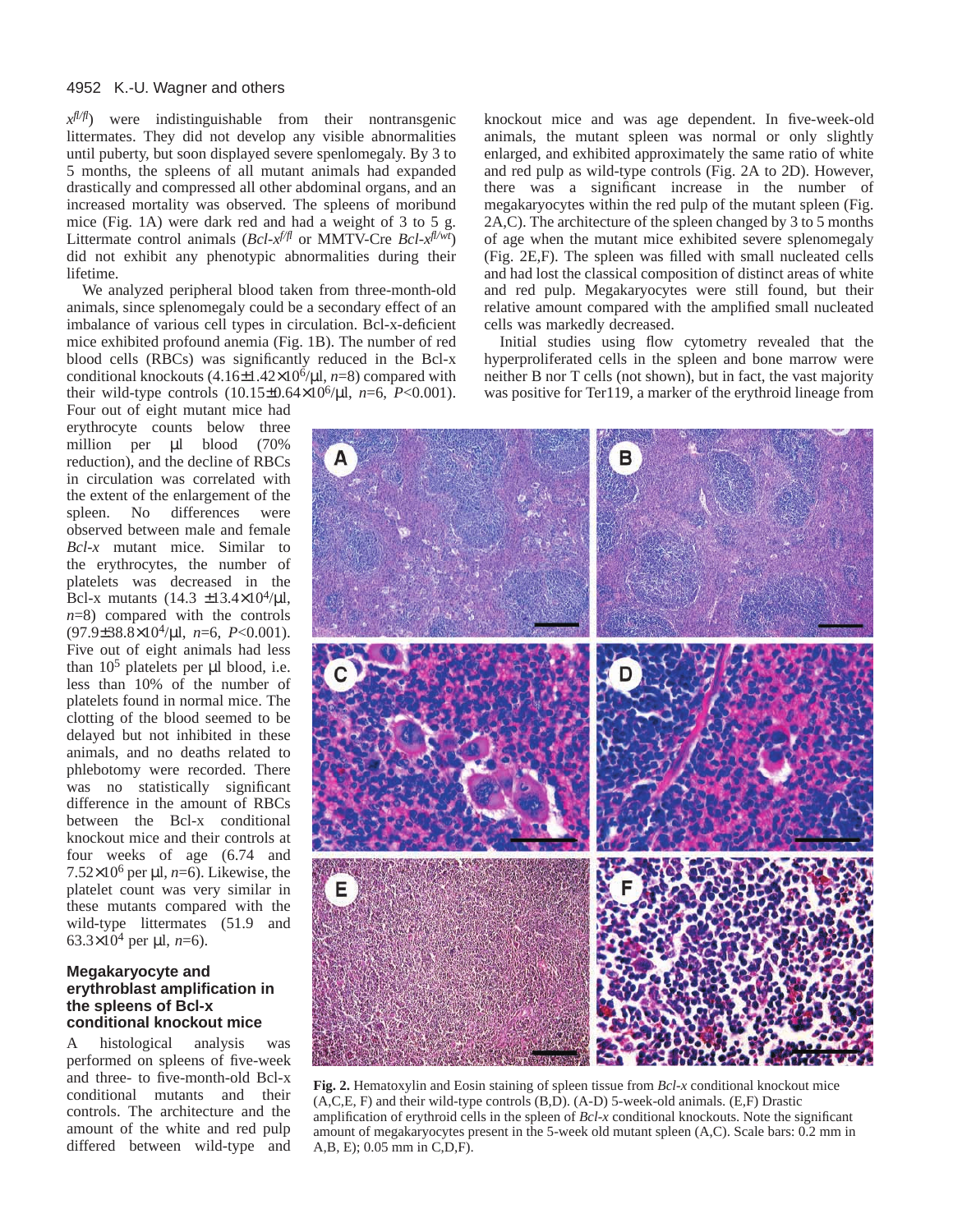early erythroblast stages throughout mature erythrocytes. Using immunohistochemistry with an anti-mouse Ter119 antibody and a marker that reacts specifically with B cells (anti-CD45R/B220 antibody), we demonstrated a sharp increase in the erythroid cell population and a dramatic decline in the number of B lymphocytes in the spleens of the Bcl-x conditional mutant mice (Fig. 3). By five month of age, erythroid cells had infiltrated every part of the massively enlarged spleen, and residing B lymphocytes were only found in a few restricted areas (Fig. 3F) that covered less than 2% of the whole cross section. A similar decline in the relative number of T cells was confirmed with an antiserum against CD4 and CD8 (not shown).

## **Hyperproliferated erythroid cells and megakaryocytes lack Bcl-x**

We analyzed the timing and efficiency of the Cre-mediated recombination in erythroblasts and megakaryocytes of the spleen by Southern blot (Fig. 4A). Genomic DNA was isolated from spleens of two Bcl-x conditional mutants with severe splenomegaly: two *Bcl-xfl/fl* and two *Bcl-xwt/wt* controls. The

floxed and the wild-type allele for *Bcl-x* had the same size of the *Eco*RI restriction fragment (7.4 kb), and the recombined (null) allele was 6.2 kb in size. The Southern blot (Fig. 4B) revealed that almost all of the erythroblasts in the conditional mutants had undergone Cremediated recombination of both floxed *Bcl-x* alleles. The results were reconfirmed with *Xba*I restriction digest that exhibited a 5 kb fragment for the wild-type allele and an 11 kb fragment for the recombined allele (not shown). Furthermore, we confirmed the extensive recombination by X-Gal staining (Fig. 4C) in mice that carry the MMTV-Cre, both floxed alleles for *Bcl-x*, and the Rosa26 reporter locus (MMTV-Cre *Bcl-xfl/fl Rosa26lox-Stop-lox-LacZ/wt*). In addition, we used the Rosa26-lox-Stop-lox-LacZ reporter gene to analyze the recombination efficiency in the Bcl-x conditional mutants at five weeks of age. We investigated whether the megakaryocytes had expressed the MMTV-Cre transgene, and therefore, whether the deletion of the *Bcl-x* gene had contributed to their rapid amplification. The results shown in Fig. 4D demonstrated clearly that the vast majority of the megakaryocytes in the Bcl-x conditional knockout mice had expressed Cre. Also, a significant number of erythroblasts had active β-galactosidase in their cytoplasm, suggesting an activation of the Cre transgene in these cells at five weeks of age. Since many of these erythroblasts have very little cytoplasm, the blue X-Gal staining is mostly occluded by the red nuclear counter stain, and the extent of recombination is underestimated. No X-Gal-positive cells were detected in the absence of the Rosa reporter locus in the Bcl-x conditional mutants (Fig. 4E).

The loss of the *Bcl-x* gene was validated by using a quantitative RT-PCR assay (Rucker et al., 2000). The *Bcl-x* mRNA levels in the three-month-old knockout mice were 0.5% compared with wild-type controls (data not shown). We also used an RNAse protection assay (RPA) to compare the expression levels of the most prominent members of the Bcl2 family (Fig. 5). *Bcl-x*, *Bak*, *Bad* and *Bfl1* (Bcl2a1a – Mouse Genome Informatics) were highly expressed, whereas mRNAs of *Bcl2* and *Bcl-w* were barely detectable in wild-type mice (Fig. 5A,B, lane 1). The results of the RPA demonstrated a gradual downregulation of *Bcl-x* at five weeks of age (Fig. 5A, lane 2), and undetectable message in mice with severe splenomegaly (Fig. 5B, lane 2). *Bax*, *Bak* and *Bad* mRNA levels remained unchanged compared with the *L32* and *Gapdh* loading controls. However, *Bfl-1*, another antiapoptotic factor, exhibited a marked downregulation, possibly due to the relative (and possibly absolute) decrease in the number of B and T lymphocytes in the mutant spleen. This is supported by the fact that *Bfl-1* expression has been localized to the white pulp of a normal spleen (Jung-Ha et al., 1998).

The loss of *Bcl-x* in the megakaryocytes and erythroid cells was again verified using immunocytochemistry. Formaldehyde-fixed paraffin sections of Bcl-x conditional



**Fig. 3.** Immunohistochemistry for Ter119 (A,C,E) and B220 (B,D,F) on spleen tissue from *Bcl-x* conditional knockout mice (C-F) and their wild-type controls (A,B). (A-D) 5-week-old animals. Note the drastic amplification of Ter119 positive erythroid cells in the spleen of *Bcl-x* conditional knockouts (E) and the significant decline in the number of B lymphocytes (F) in 3-month-old mutants with marked splenomegaly. Scale bars: 0.2 mm.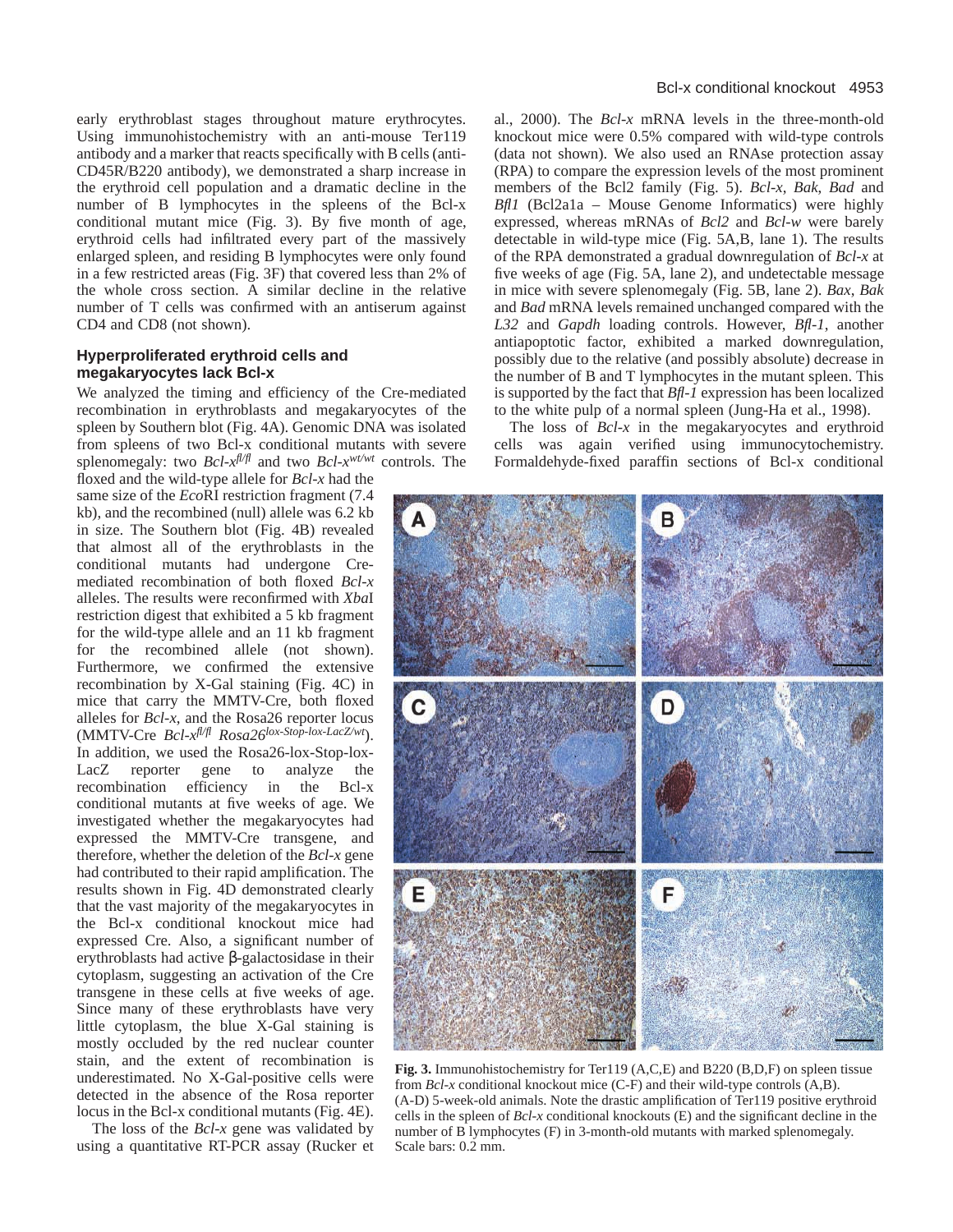knockout mice and their wild-type controls were stained with a Bcl-x antibody. Histological figures from this experiment were deposited in HistoBank [\(http://histology.nih.gov\),](http://histology.nih.gov) a new tool for Internet-based direct submission of high-resolution images (Evans et al., 2000). The Bcl-x protein was highly abundant in megakaryocytes and erythroblasts of a normal spleen (HistoBank # 1435 and 1444); however, it was significantly decreased in the majority of the accumulated megakaryocytes in the spleen of five-week-old mutants (HistoBank # 1440 and 1446). At three to five months of age,

the hyperplastic erythroid cells showed considerably less Bcl-x staining (HistoBank # 1442 and 1448). The latter staining was comparable with background staining (HistoBank # 1439, 1441, 1443, 1445, 1447 and 1449).

## **Differentiation status and viability/apoptosis of the hyperproliferative erythroid cells**

It has been suggested from in vitro studies that Bcl-x is essential at a late stage of definitive erythroid maturation (Gregory et al., 1999; Motoyama et al., 1999). Bone marrow and spleens of our conditional knockout model massively accumulate Bcl-x-deficient erythroblasts. However, the numbers of mature erythrocytes in the peripheral blood were decreased. Both observations could suggest a block of differentiation caused by the absence of Bcl-x. To detect such a block, we analyzed the expression of several genes that are known to be differentially regulated during various stages of erythroid maturation. The analysis was performed on purified Ter119 cells from two conditional knockouts and two agematched wild-type controls. We used an RT-PCR assay with different numbers of cycles (Weiss et al., 1994) to determine empirically the relative amounts of mRNA transcripts in the logarithmic amplification range (Fig. 6). The results indicated that neither GATA1, nor the GATA target genes such as  $α$ - and  $β$ globin, the EPO receptor, and transcription factors SCL and EKLF are deregulated. However, erythroid cells of both mutant animals had considerably less amounts of *Myb* mRNA compared to their wild-type controls. A decreased expression of *Myb* is known to be important for the initiation of erythroid cell differentiation (Clarke et al., 1988).

Differentiation of erythroid cells was not entirely blocked upon deletion of the *Bcl-x* gene since increased amounts of reticulocytes were produced and released into circulation (see next paragraph). However, the mutant mice were severely anemic, and we hypothesize that significant numbers of erythroid cells die prematurely in the bone marrow and spleen or as mature erythrocytes in circulation. Therefore, we determined the

steady-state level of erythroblasts that exhibited early markers for apoptosis in the spleen and bone marrow using flow cytometry with anti-Ter119, merocyanine-540 or annexin-V and 7-amino-actinomycin-D to exclude dead cells. We were unable to detect a significant difference in the number of dying erythroid cells between the wild-type and *Bcl-x* mutant tissues (0.64 ±0.35%, *n*=6; 0.61±0.02%, *n*=4, respectively). We also used splenocytes that were cultured for 16 hours in the presence of 2 U/ml EPO and other growth factors (Motoyama et al., 1999) to verify the feasibility of our apoptosis assay.



**Fig. 4.** Efficiency of the Cre-mediated recombination in erythroblasts and megakaryocytes of the spleen from MMTV-Cre *Bcl-xfl/fl* mice. (A) Southern blot strategy to quantify the amount of recombination. *Eco*R1 was used for restriction digest of genomic DNA, and after Southern transfer to a membrane, the DNA was hybridized with an internal probe (P), resulting in a 7.4 kb band for the wild-type or floxed allele and a 6.2 kb band for the recombined locus. Alternatively, PCR can be used to detect the recombination event using primer pairs a and b (floxed versus wild type) or a and c for the knockout allele. (B) Nearly 100% of the hyperplastic erythroid cells in the MMTV-Cre *Bcl-xfl/fl* mice have lost both floxed alleles (lanes 1 and 2), whereas the floxed allele remains unaltered in  $Bcl$ - $x^{\beta/\beta}$  mice without the MMTV-Cre transgene (lanes 3 and 4). Lanes 5 and 6 show DNA from wild-type controls. (C) X-Gal staining of whole-mount spleen tissue from *Bcl-x* conditional knockout mice (1 and 2) and a wild-type control (3). The mutant spleen #1 also contains a reporter transgene (MMTV-Cre  $Bcl$ - $x^{\beta/\beta}$ *Rosa26lox-Stop-lox-LacZ/wt*) that results in the expression of β-galactosidase (*lacZ*) and blue staining as the result of Cre activation, indicating that all hyperproliferative cells express or have expressed Cre recombinase. (D) X-Gal staining on histological sections of a 5 week-old *Bcl-x* mutant mouse that also carries the *lacZ* reporter transgene (MMTV-Cre *Bcl-xfl/fl Rosa26lox-Stop-lox-LacZ/wt*). Note the blue staining in the megakaryocytes, indicating that the loss of *Bcl-x* leads to their significant amplification. The counterstain was Nuclear Fast Red. No blue staining was detected in mutant animals (MMTV-Cre *Bcl-x<sup>fl/ff</sup>*) without the reporter transgene (E), suggesting no endogenous β-galactosidase in megakaryocytes. Scale bars: 0.05 mm.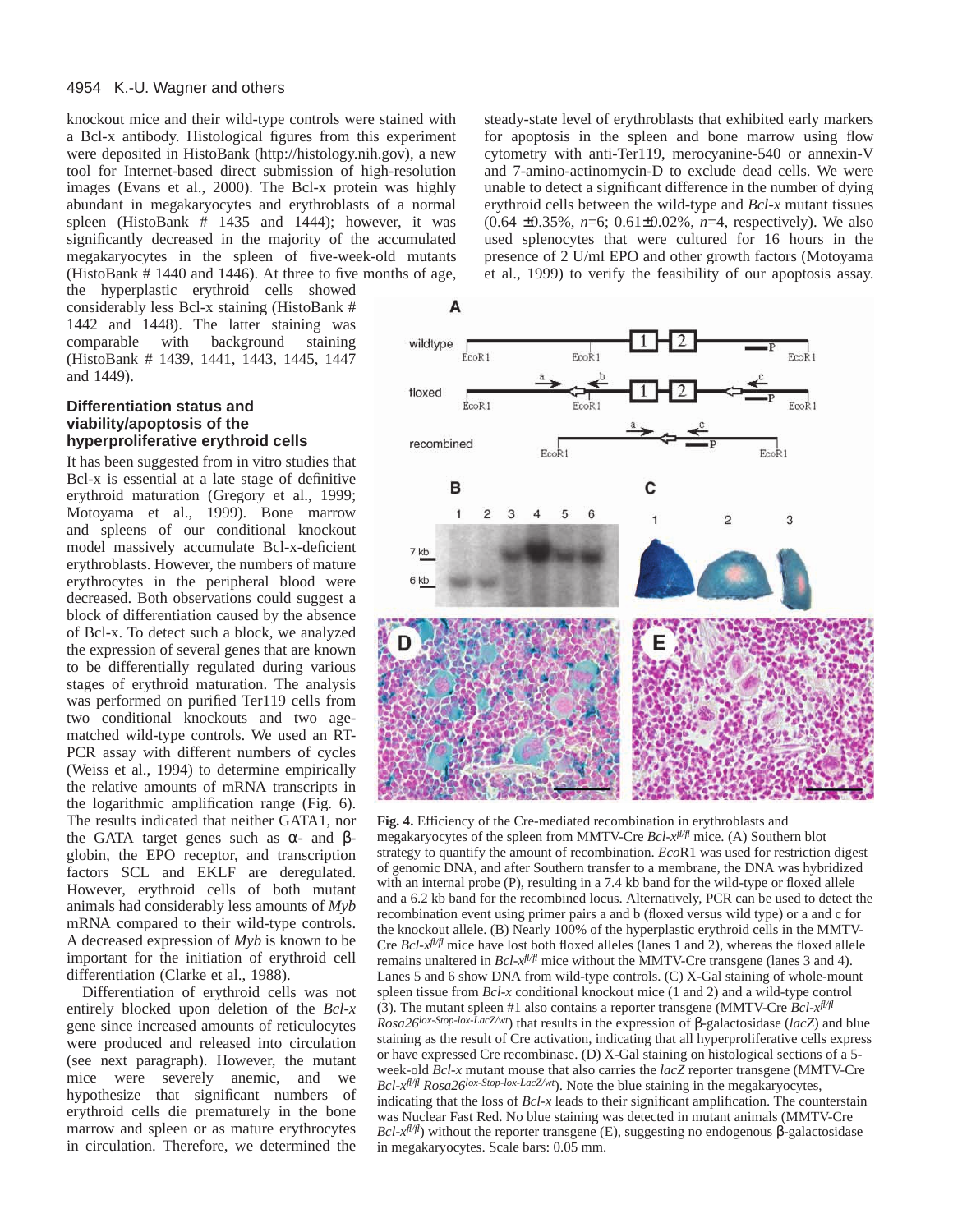Cultured erythroid cells of a wild-type spleen exhibited an apoptotic rate of approximately 2.5% that was elevated to 4% when these cells were grown in the presence of anti-Fas (clone Jo2, PharMingen) to induce apoptosis. Cultured Bcl-x mutant erythroblasts exhibited a sharp increase in apoptosis of 12%, and yet anti-Fas was less effective (15% apoptotic cells). Thymocytes from a wild-type animal were used as another positive control to verify the Fas activation, which resulted in a threefold increase in apoptotic T cells. All assays were performed in duplicate.

Our data showed a discrepancy between the relative amounts of apoptotic cells in vitro and in vivo. Phagocytosis of dying cells could be one explanation for the low percentile of apoptotic cells in vivo. Additionally, the relative amount of dead cells could have been decreased by a high steady-state level of erythroid cell multiplication in the mutant spleen that resulted in advancing splenomegaly. However, we hypothesize that the *Bcl-x* mutant cells die faster in vivo without exhibiting all markers for early apoptosis. To further examine this hypothesis, we performed a TUNEL assay (terminal transferase deoxytidyl uridine end labeling) on paraffin sections of normal and Bcl-x-deficient spleen tissue to examine the nuclear degradation as a late event in apoptosis. Erythroid cells in the red pulp of a wild-type spleen exhibited a moderate amount of apoptotic cells with a distinct nuclear labeling (HistoBank # 1451). In contrast, TUNEL-labeled DNA in the mutant spleen was not always confined to the nuclei, and excessive amounts of TUNEL-positive material was observed in the intercellular space (HistoBank # 1450) suggesting a rapid release of degraded DNA from lysed or fast dying cells that were not absorbed by macrophages. An increase in cell lysis could also explain the noticeable presence of eosinophilic material in the intercellular space between erythroblasts in the mutant spleen (Fig. 2F) and higher levels of unconjugated bilirubin in the serum (see next section).

## **Bcl-x deficiency results in an increase of reticulocytes into the peripheral blood and in hemolytic anemia**

A complete block of erythropoiesis would result in lethality within a few months based on the suggested half-life of erythrocytes of about 60 days in mice. However, the majority of *Bcl-x* mutant mice survive the first five months of their life despite severe splenomegaly and anemia, suggesting no inhibition or only an incomplete block of erythropoiesis. The mutant phenotype also indicates that not all Bcl-x-deficient cells die because of programmed cell death. Therefore, it has to be assumed that increasing amounts of Bcl-x-deficient RBCs in the form of reticulocytes have to be constantly released into circulation. We have stained erythrocytes from the peripheral blood of Bcl-x conditional mutants and controls with a supravital dye (brilliant cresyl blue) and estimated the amount of cells that exhibit a blue granular network, which is typical for reticulocytes (Fig. 7A,B). The number of reticulocytes in circulation was significantly increased in the *Bcl-x* mutants. In these animals 15% of the circulating RBCs were reticulocytes, whereas the wild-type mice had only 0.9% polychromatophilic erythrocytes. When corrected to the



**Fig. 5.** RNAse protection assay of various *Bcl2* family members including *Bcl-x* and two housekeeping genes (*L32* and *Gapdh*) on spleen tissue of 5-week- (A) and 3-month- (B) old animals. Lane 2 (A,B) shows RNA from *Bcl-x* conditional mutants compared with their wild-type controls (lane 1, A,B). Lane S represents the unprotected standard that runs higher than the protected fragments. Note the significant downregulation of *Bcl-x* mRNA as the result of Cre-mediated recombination and the correlated decrease of *Bfl1* message in response to a relative depletion of lymphocytes in the conditional mutants.



**Fig. 6.** RT-PCR assay of various differentiation factors. The isolation of total RNA from purified erythroid cells and the first strand synthesis was performed as described in Material and Methods. RNA from two mutant spleens and two corresponding wild-type controls were used in this experiment. The PCRs have been performed in triplicate with a variation in the numbers of cycles to keep the amplification of reverse transcribed cDNA in the logarithmic phase for better comparison of the relative transcriptional activity between animals. Note the significant lower levels of *Myb* mRNA in the *Bcl-x* conditional knockouts compared with the controls.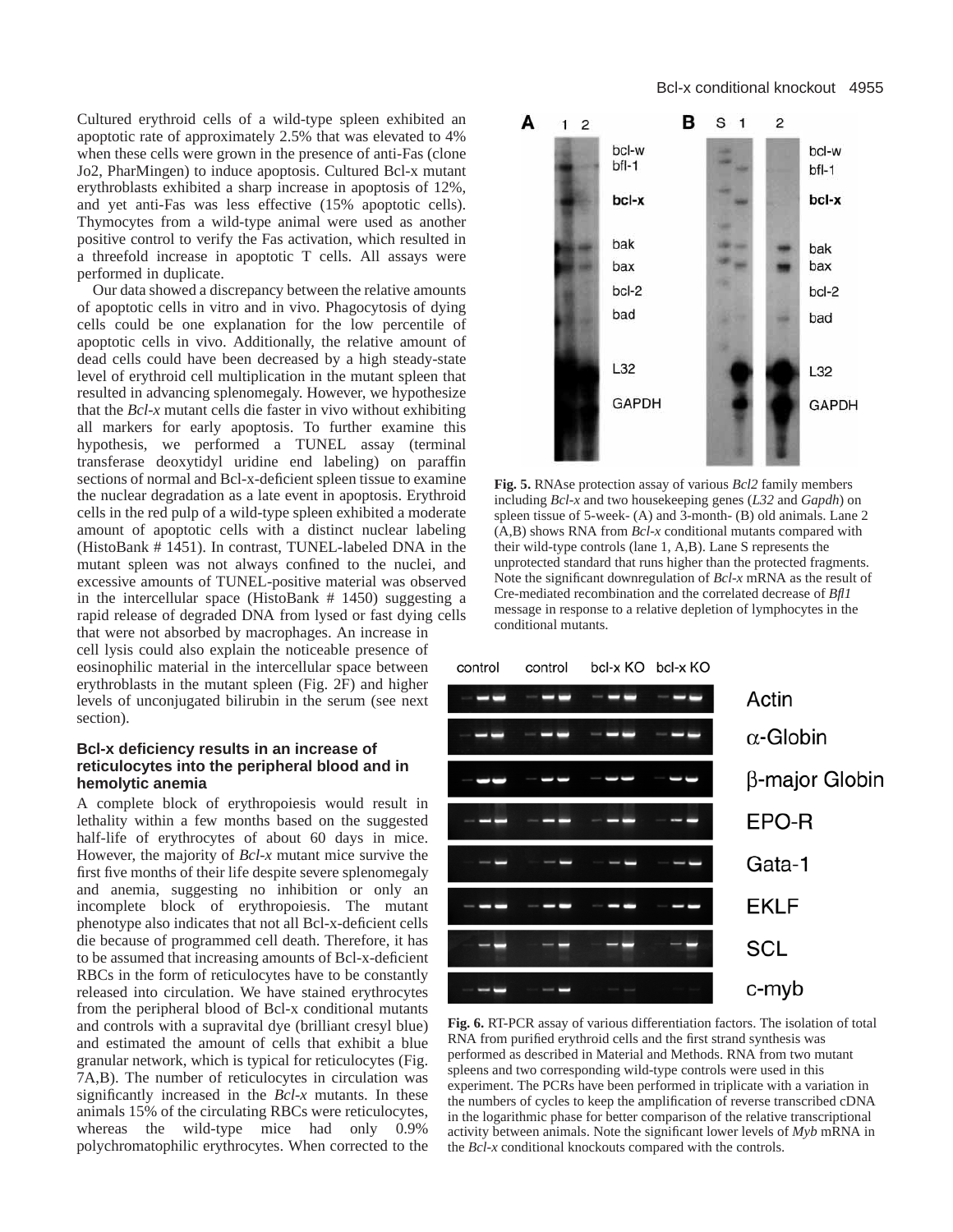

**Fig. 7.** Brilliant Cresyl Blue (A,B) and May-Grünwald-Giemsa (C) staining of peripheral blood from *Bcl-x* mutants (B,C) and a wildtype control (A). Note the significant increase of reticulocytes (B) and the occurrence of schistocytes (C, asterisks) in the blood of anemic MMTV-Cre *Bcl-xfl/fl* mice. Scale bars: 0.05 mm.

decreased total number of circulating RBCs (less than 30% compared with the wild-type controls) there was still more than a threefold increase in the release of reticulocytes in the mutant animals. An excess of larger reticulocytes in the blood leads frequently to an elevated mean corpuscular volume (MCV) of the RBCs. Measurements on RBCs of eight mutant mice and six wild-type mice revealed a 27% increase in the MCV (60.9±6.0 fl and 47.7±0.9 fl, respectively, *P*<0.001) and a 34% increase in the mean corpuscular hemoglobin content

(21.0±3.2 pg and 15.5±0.4 pg, respectively, *P*<0.001). In addition, the mean corpuscular hemoglobin concentration was elevated in the mutants versus the controls (34.9±1.9 g/dl and 32.5±0.6, *P*<0.001).

Despite an increased release of reticulocytes into circulation, the red blood cell count was greatly reduced in the Bcl-x conditional knockout. Consequently, the loss of Bcl-x could have an influence on the half-life of circulating erythrocytes through an unknown mechanism. We next analyzed the bilirubin levels in the serum of four mutant and four wild-type mice to determine a possible effect of *Bcl-x* on the endurance of the erythrocytes. Indeed, the unconjugated bilirubin was elevated in three-month-old mutant mice (2.06±1.15 mg/dl) compared with the age-matched wild-type controls (0.39±0.13 mg/dl, *P*<0.01). Initially, we hypothesized that the elevation of the bilirubin in the blood plasma was caused solely by the lysis of erythroid cells in the spleen (extravascular hemolysis). However, we have also observed schistocytes in a Giemsastained blood smear (Fig. 7C), suggesting that there is a certain degree of intravascular hemolysis present in our Bcl-xdeficient mouse model.

## **Erythroid hyperplasia and hemolytic anemia are not dependent upon Bax**

Bax is a proapoptotic factor of the *Bcl2* gene family. Although Bax homodimers are involved in the induction of apoptosis (Gross et al., 1998), it is suggested that this protein antagonizes the antiapoptotic function of Bcl-x and other family members by heterodimerization (Oltvai et al., 1993; Sedlak et al., 1995). *Bax* mRNA is highly expressed in normal and Bcl-x-deficient erythroid cells (Fig. 5). To evaluate whether Bax contributes to the death of Bcl-x-deficient erythroid cells, we created a conditional double knockout of Bax and Bcl-x by crossing two *Bax* null alleles (Knudson et al., 1995) into the Bcl-x conditional gene deletion mice (MMTV-Cre *Bcl-xfl/fl Baxnull/null*). Double mutant mice developed normally until shortly after puberty when they revealed the same abnormalities in erythroid cells as the Bcl-x conditional mutants. They exhibited erythroid hyperplasia, severe anemia and thrombocytopenia, and increased morbidity was observed in pregnant females. We have analyzed peripheral blood from two-and-a-half-month-old male mice of all relevant genotypes: conditional double mutants, Bax-null mice, Bcl-x conditional null mice and wild-type controls. Since both genders generally have a different onset of puberty and therefore activation of the Cre transgene, we have used only male mice in this experiment. The number of erythrocytes was essentially the same in wildtype and Bax-null mice  $(10.04 \pm 0.85 \times 10^{6}/\mu l, n=6;$ 9.35 $\pm$ 0.67 $\times$ 10<sup>6</sup>/ $\mu$ l, *n*=6). The Bcl-x conditional mutants and the Bax/Bcl-x double mutants exhibited a drastic reduction of the numbers of RBCs (5.76±1.24×106/µl, *n*=5; 4.54±1.56×106/µl, *n*=4) as compared with wild-type controls and Bax-null mice (*P*<0.001). The subtle difference between the Bcl-x conditional mutants and the double mutants was statistically insignificant. Furthermore, the numbers of platelets were decreased in the conditional Bcl-x mutants and Bcl-x/Bax double mutants by more than 85% (data not shown). The results of the peripheral blood counts indicate clearly that Bax does not compensate for the loss of Bcl-x during erythropoiesis. Bax does not play a major role in the development of erythroid hyperplasias, increased cell death of erythroblasts or hemolytic anemia in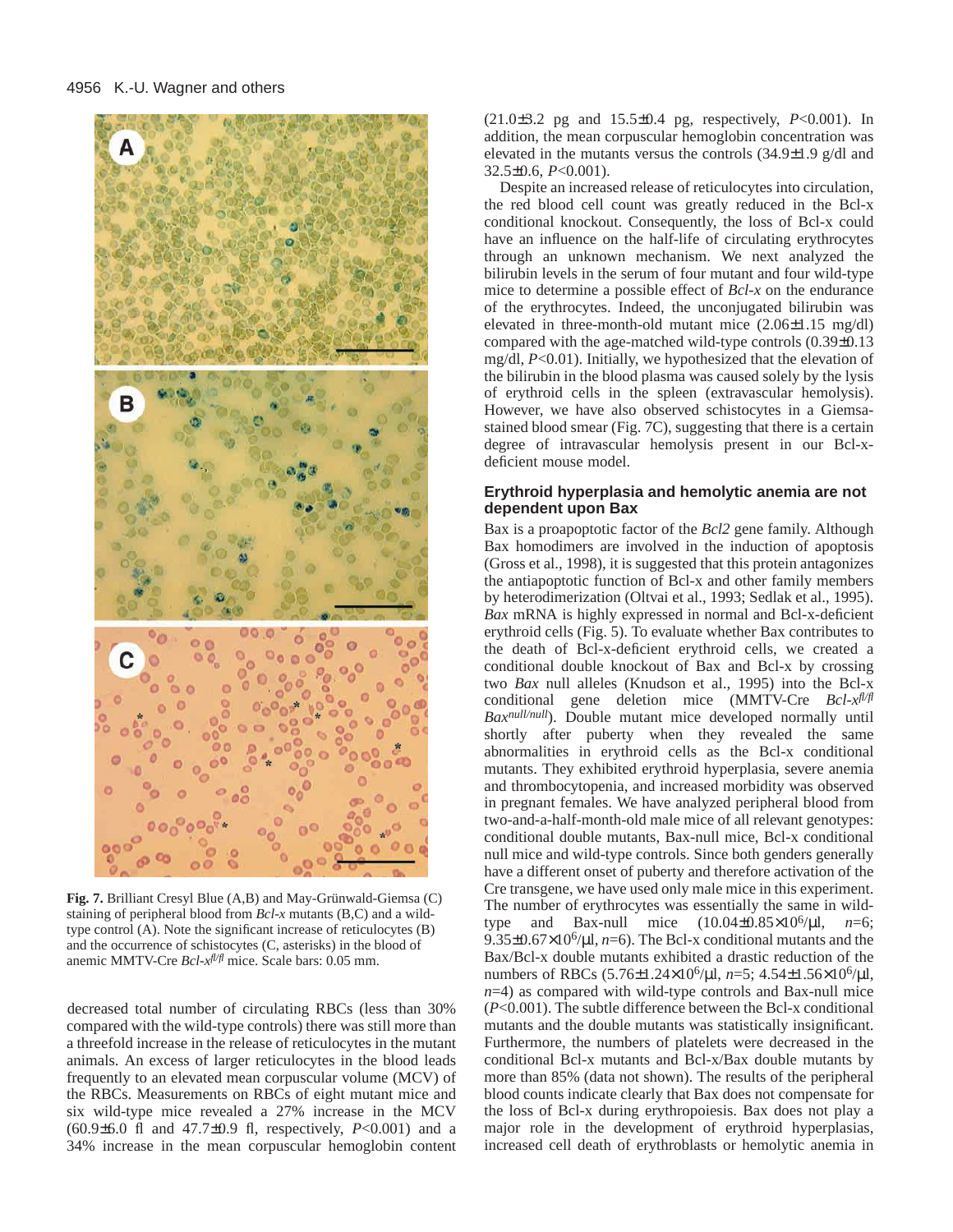our Bcl-x-deficient mouse model. In contrast, the balance of Bcl-x and Bax controls cell survival or apoptosis in other cell types, such as developing neurons (Shindler et al., 1997) as well as male and female gonads (Rucker et al., 2000).

#### **DISCUSSION**

## **The MMTV-LTR targets Cre expression to definitive erythrocytes in the bone marrow and spleen but not the fetal liver**

One requirement for the development of an adult mouse model for Bcl-x deficiency in the erythroid cell lineage was the temporal and spatial activation of the MMTV-Cre transgene. An extensive activation of Cre at any stage of definitive erythropoiesis should lead to embryonic lethality, as shown in the conventional knockout model (Motoyama et al., 1995). Therefore, initial studies were performed on double transgenic mice that carry the MMTV-Cre line D transgene and the Rosa26 lox-Stop-lox-*lacZ* targeted reporter construct (Soriano, 1999) to determine the temporal activity of the MMTV-Cre gene in embryonic and adult hematopoietic tissues. X-Gal staining was used to monitor the Cre-mediated recombination on the level of a single cell in these animals. Several organs known to express the MMTV-Cre transgene (Wagner et al., 1997) were analyzed by X-Gal staining during embryogenesis and in postnatal and adult animals (K.-U. W. and L. H., unpublished). Expression of bacterial β-galactosidase was detected in less than 10% of fetal liver cells at embryonic days 13 and 16. This explains the absence of embryonic lethality in the MMTV-Cre line D *Bcl* $x^{f l/f}$  population. While less than 10% cells in the spleen were recombined at day 6 post-partum, more than 70% of the cells of the red pulp were X-Gal-positive in five-week-old mice. The strong activation of the MMTV-Cre transgene around puberty was expected since the MMTV-LTR is greatly induced by steroid hormones. We also suggest that the activation of MMTV-LTR in the hematopoietic system of this particular strain is under tight control by sex hormones, specifically estrogen, since lethality from Bcl-x deficiency was fivefold higher in females that had given birth to at least one litter.

## **Differentiation and cell death in Bcl-x-deficient erythroid cells**

Many transgenes that are randomly inserted into the genome are expressed mosaically in a particular cell type. This phenomenon is particularly valid for constructs that are regulated by the MMTV-LTR (Hennighausen et al., 1995). Therefore, we did not expect that the MMTV-Cre transgene would excise all copies of the floxed *Bcl-x* gene in all hematopoietic cells after its activation by steroid hormones. However, erythroblasts in the Bcl-x conditional mutant mice with marked splenomegaly exhibited a near complete deletion of the *Bcl-x* gene. Since we observed a selective amplification of Bcl-x-deficient cells, it cannot be excluded that Bcl-xdeficient erythroblasts have a slight delay in maturation at a later stage of development as proposed by Gregory et al. (1999). If there is a delay in differentiation it has to be at the very end of maturation and cannot be monitored with differentiation markers that have been used previously (Weiss et al., 1994) and applied to our studies. It can be excluded that Bcl-x-deficient cells have a block in differentiation like GATA1

null cells, since all differentiation factors are expressed at similar levels. Second, increasing numbers of reticulocytes are released into circulation, and third, large amounts of erythroblasts undergo apoptosis or hemolysis, and therefore never reach the final differentiation stage. The phenomenon of a high steady-state level of immature erythroid cells in the spleen and bone marrow can therefore be caused by a fast turnover of mature cells and a more extensive proliferation of immature cells, owing to positive compensating mechanisms promoted by EPO in response to tissue hypoxia (Krantz, 1991) or to missing negative feedback loops (De Maria et al., 1999).

Although it is possible that the mutant phenotype could have been caused by the loss of Bcl-x function in cells supporting hematopoiesis and not erythroid cells, our animal model clearly supports earlier findings of in vitro differentiation assays that Bcl-x is essential for the last phase of erythropoiesis (Motoyama et al., 1999). We suggest that the function of Bclx as a cell survival factor might not only be restricted to nucleated cells where classical markers of apoptotic cell death can be analyzed. Increased numbers of reticulocytes in the *Bcl-x* mutants indicate that the bone marrow and spleen are responding to the anemic situation with accelerated erythropoiesis and increased release of enucleated erythrocytes. However, Bcl-x-deficient mice still suffer from severe anemia, which could suggest that these maturing erythrocytes have a shorter half-life and hemolyze prematurely. Similarly, erythroid hyperplasia is more pronounced in individuals with hemolytic anemia than non-hemolytic anemia. The expansion of Bcl-x function as a survival factor for cells without a nucleus would demand a new definition for apoptosis, which is generally believed to be a phenomenon for nucleated cells. Our hypothesis that Bcl-x is important for the survival of reticulocytes is supported by earlier findings on in vitro differentiated mouse and human erythroid cells (Gregoli and Bondurant, 1997). The translation of the Bcl-x protein is sharply increased at the time of maximal hemoglobin synthesis and remains to accumulate when the majority of erythroblasts has undergone enucleation to form reticulocytes.

It is known from recent studies that Bcl-x regulates cell survival by at least two distinct mechanisms: heterodimerization with other Bcl2 family members and sustained ion-channel formation (Minn et al., 1999). The configuration of ion channels might be the more potent function in erythroid cells since the Bcl-x/Bax counteractive mechanism does not appear to regulate cell survival. These ion channels might control processes such as mitochondrial ATP/ADP exchange or cytochrome C release (Minn et al., 1997; Shimizu et al., 1999; Vander et al., 1999). It can therefore be assumed, that Bcl-x is important until the reticulocyte stage when mitochondria are still present. Mitochondria are progressively eliminated from mature erythrocytes as they meet their energy needs by anaerobic glycolysis instead of the Krebs cycle. If Bcl-x function is largely restricted to mitochondria in RBCs it can be predicted that its role as a survival factor, pore-channel-forming unit or countermeasure against free radicals has to diminish at the very end of erythrocyte maturation.

Bax knockout mice and the Rosa26-loxP-*lacZ* reporter strain were kind gifts of Drs S. Korsmeyer (Dana Farber Cancer Institute) and P. Soriano (Fred Hutchinson Cancer Research Center) to Edmund Rucker. We thank Drs R. Wells, S. Orkin (Children's Hospital,